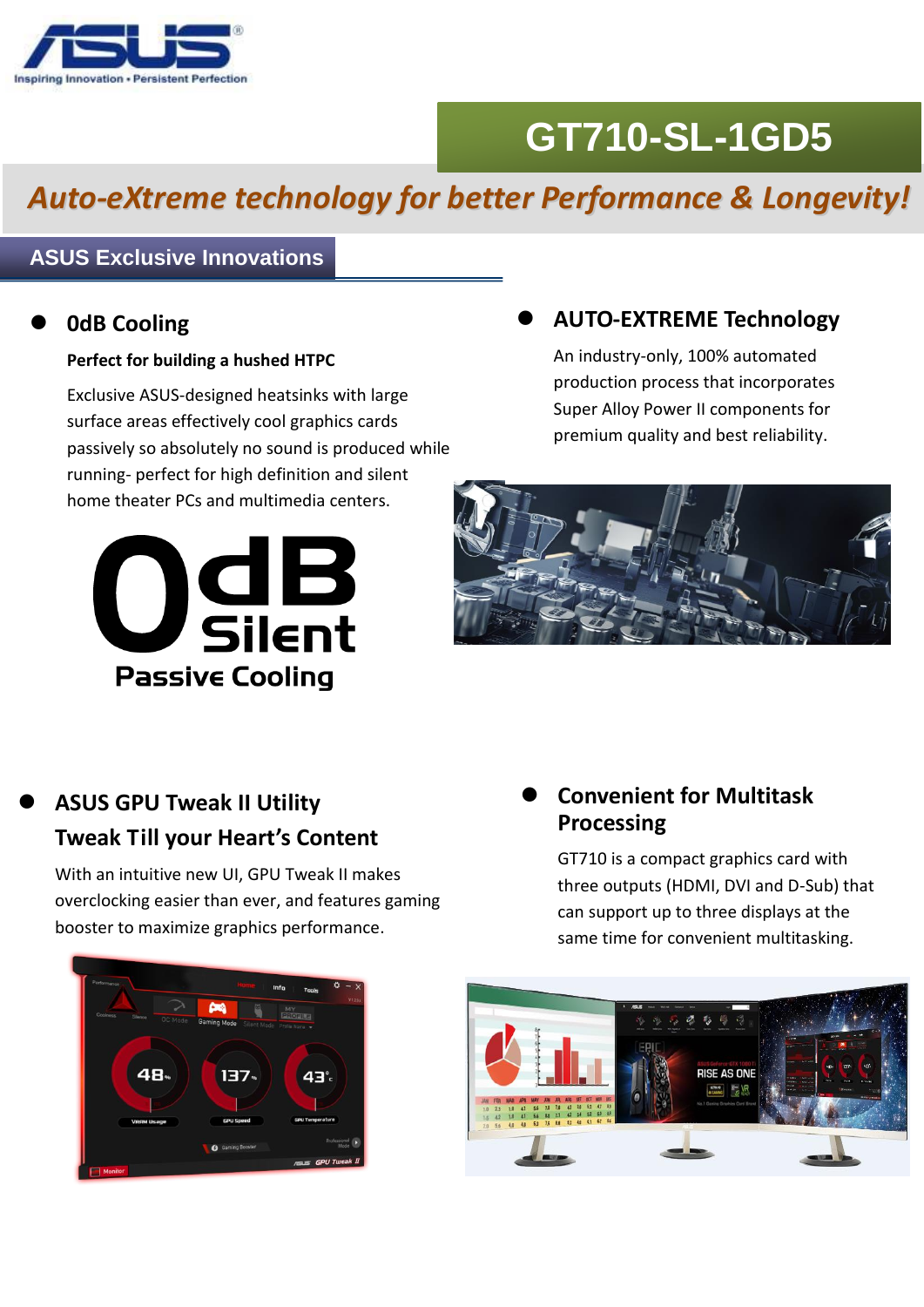

#### ASUS Exclusive Innovations



#### **Gigantic 1GB GDDR5 Memory:**

On-board memory for the best gaming experience & the best resolution



**Low Profile Design: Perfect for mini-ITX PCs** ASUS gets graphics card design done right for HTPC and multimedia PC use. Products are powered to easily run current game titles at 1920\*1200 resolution and play smooth Blu-ray 3D content.



**Adaptive V-Sync** 

**NVIDIA GEFORCE** 

Graphics GPU Feature

**GEFORCE GT 710**



#### **NVIDIA® PhysX® ready:**

rates for maximum playability

Dynamic visual effects like blazing explosions, reactive debris, realistic water, and lifelike characters.

#### ● DirectX<sup>®</sup> 12

DirectX® 12 GPU-accelerated tessellation allows more detailed geometry to be packed into a scene, allowing characters to be rendered with cinema-quality detail.

#### ● Microsoft<sup>®</sup> Windows 10 **compatible**

Gives you access to advanced computing experiences with the latest operating system so you get more done with your PC

#### **I/O Specifications**









by NV